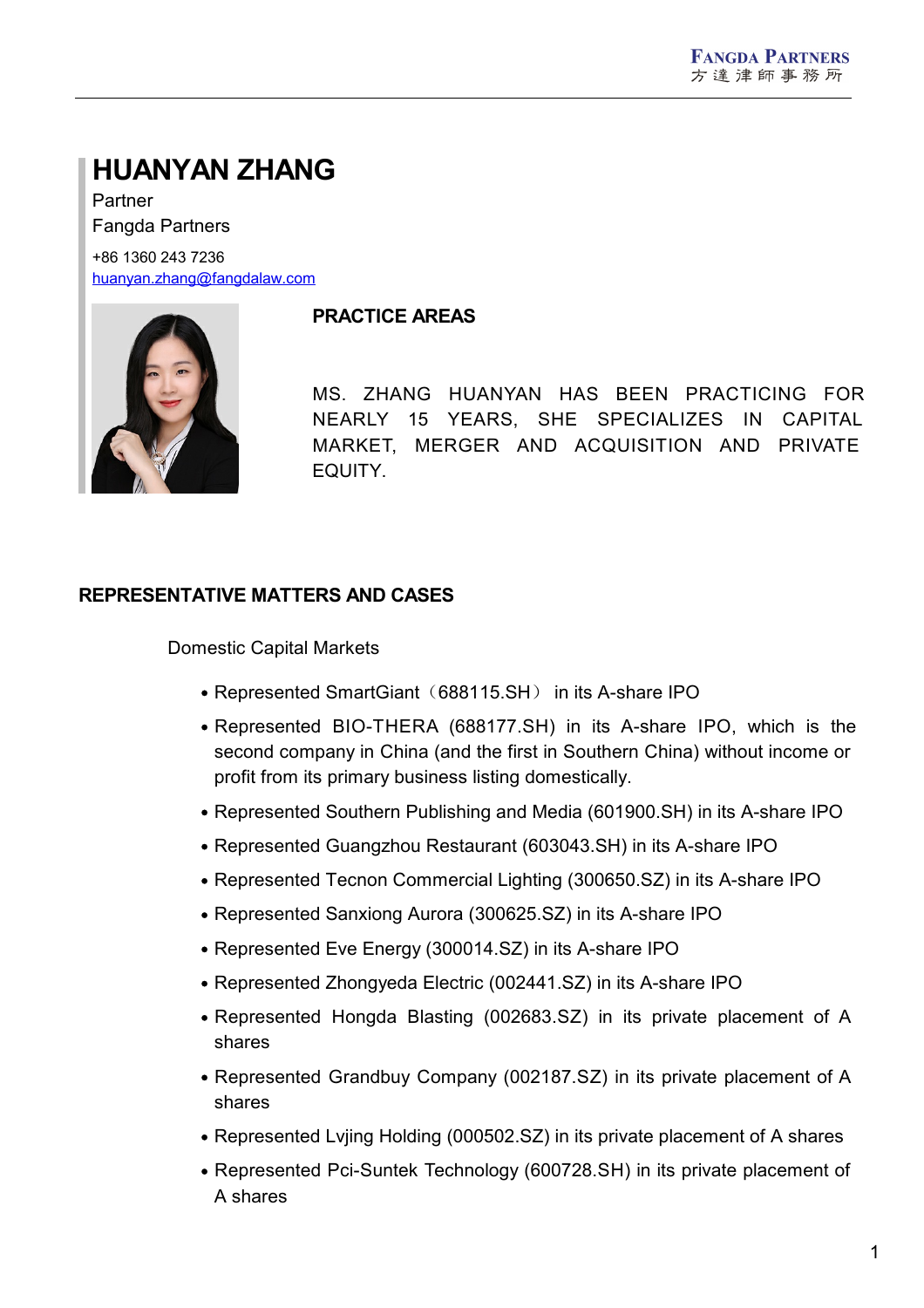- Represented Pci-Suntek Technology (600728.SH) in its issuance of A shares for acquisition of PCI Technology & Service Co., Ltd. and PCI Service Support Technology Co.,Ltd.
- Represented Hongda Blasting (002683.SZ) in its issuance of A shares for acquisition of Xinhuadu Engineering and Lianshaojiangong Group
- Represented Lvjing Holding (000502.SZ) in its issuance of A shares for acquisition of a domestic company.
- Represented Southern Publishing and Media (601900.SH) in its issuance of A shares for acquisition of GDXH Issuing Group

Hong Kong and Overseas Capital Markets

- Represented BIO-THERA (688177.SH) in its Hong Kong IPO
- Represented ONION GLOBAL (OG.NYSE) in its US IPO
- Represented the underwriters in the US IPO of LIZHI FM (LIZI.NASDAQ)
- Represented the underwriters in the Hong Kong IPO of Jiumaojiu (9922.HK)
- Represented Centenary United Holdings (1959.HK) in its Hong Kong IPO
- Represented Baioo Family Interactive Limited (2100.HK) in its Hong Kong IPO
- Represented R&F Group (2777.HK) in its Hong Kong IPO
- Represented Chongqing Rural Commercial Bank (3618.HK) in its Hong Kong IPO
- Represented GAC Group (2238.HK) in its Hong Kong IPO
- Represented Guangzhou Rural Commercial Bank (1551.HK) in its Hong Kong IPO
- Represented Evergrande Real Estate Group (3333.HK) in its Hong Kong IPO
- Represented LIZHI FM (LIZI.NASDAQ) in its subsequent issue of additional shares

## M&A

- Represented Guangzhou Pearl River Enterprises Group in its co-acquisition with Guangzhou State-owned Capital Operation Holdings Co., Ltd. of controlling shares in JSTI Group (300284.SZ) by way of agreed transfer combined with private placement
- Represented China Orient Asset Management Co., Ltd. in its acquisition of shares in Perfect World (002624.SZ)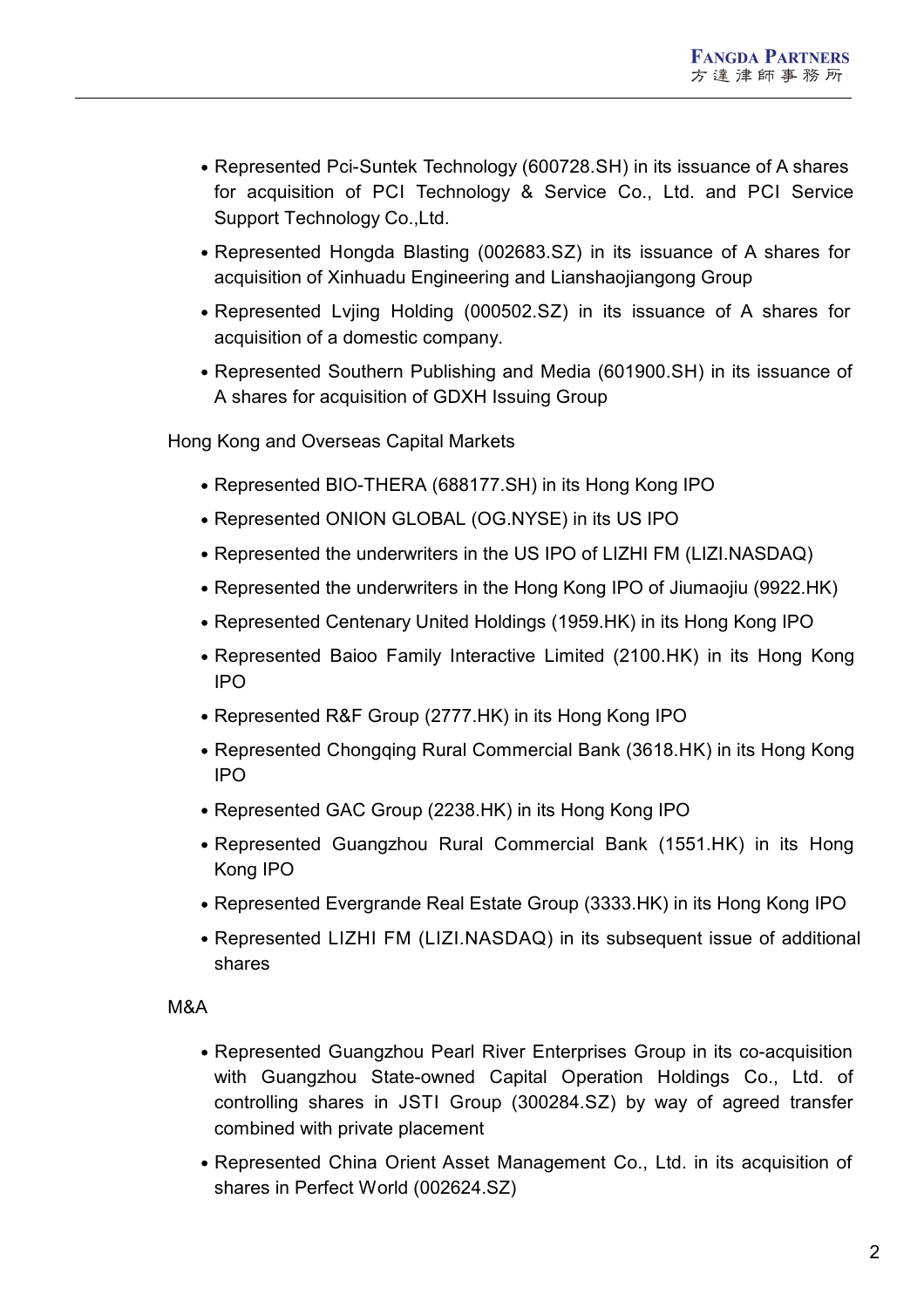- Represented Beijing Dongfu Tianheng Investment Center (L.P.) in its investment in China CSSC Holdings Limited (600150.SH)
- Represented Pci-Suntek Technology (600728.SH) in its issuance of shares for acquisition of PCI Technology & Service Co., Ltd. and PCI Service Support Technology Co.,Ltd.
- Represented Pci-Suntek Technology (600728.SH) in its acquisition of TYL **Technology**
- Represented Hongda Blasting (002683.SZ) in its issuance of A shares for acquisition of Xinhuadu Engineering and Lianshao Jiangong Group
- Represented Lvjing Holding (000502.SZ) in its issuance of A shares for acquisition of a company in China某境内公司
- Represented Southern Publishing and Media (601900.SH) in its issuance of A shares for acquisition of GDXH Issuing Group
- Represented Hongda Xingye Co., Ltd., in its acquisition of Jiangsu Qionghua High-Tech Co., Ltd. (002002.SZ)
- Represented Sichuan BRC in its acquisition of DiKang Pharmaceuticals (600466.SH)
- Represented Desay Battery in its acquisition of Shenzhen Worldsun Enterprises Co.Ltd. (000049.SZ)
- Represented Vobile Group (3738.HK) in its acquisition of Particle Culture Technology Group (Hangzhou) Co., Ltd.
- Represented VNET Group (VNET.NASDAQ) in its acquisition of an advanced materials company in China
- Represented WeRide in its acquisition of MoonX

**Private Equity** 

- Provided legal services related to financing and general corporate matters for several enterprises, such as SmartGiant, WEIMEIZI, ONION GLOBAL, Sembo Block, EVE CHARM, MIDU, MAYDOS, HEA, HUMMcars, ETOP GROUP, YUNKEZAN.COM, PEANUT DIARY, Techtotop, Top Ideal, HuaYuan Landscape, BAIYOU and Times China.
- Provided legal services related to investment and general corporate matters for several private equity clients, such as Coatue, SFUND, CSTC, Wens Investment, Gortune Investment, Zhuchuang Investment, Cinda Kunpeng Investment, Guangzheng Jinjun Investment, Hongye Guangdian Industry Investment, Orient Bangxin Capital, Yuexiu Financial Leasing and China Orient Asset Management.